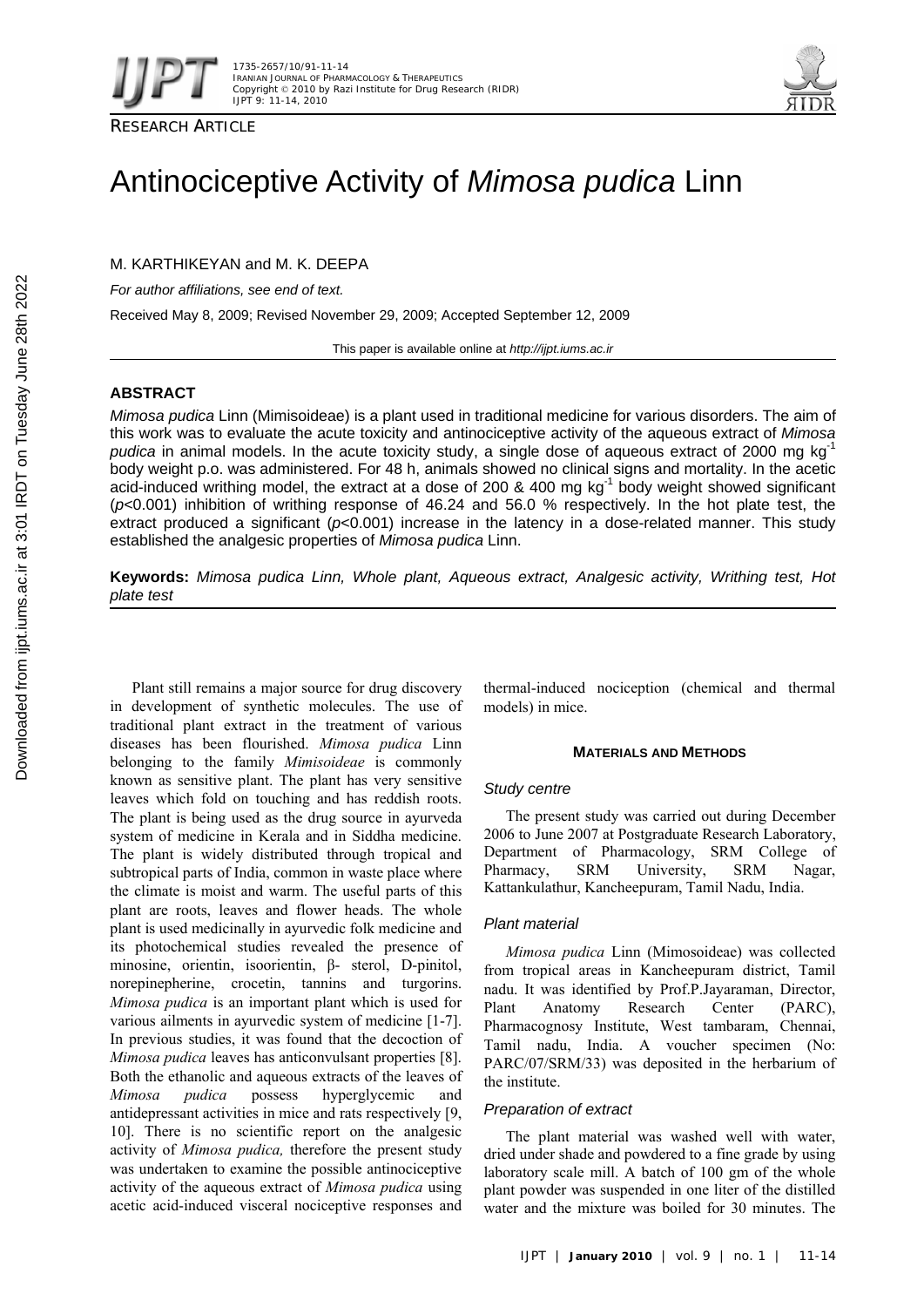**Table 1.** Effect of aqueous extract of *Mimosa pudica* Linn on acetic acid induced writhing response in mice

| Treatments                                                                                                                                | Dose<br>$(mg \text{ kg}^{-1} \text{ Body weight})$ | Number of Writhes during 60 min <sup>a</sup> | Percentage of writhes inhibition |  |  |  |
|-------------------------------------------------------------------------------------------------------------------------------------------|----------------------------------------------------|----------------------------------------------|----------------------------------|--|--|--|
| Control                                                                                                                                   |                                                    | $108.83 \pm 1.851$                           | $\overline{\phantom{0}}$         |  |  |  |
| Aqueous extract                                                                                                                           | 200                                                | $58.5 \pm 1.784*$                            | 46.24                            |  |  |  |
|                                                                                                                                           | 400                                                | $47.83 \pm 1.660*$                           | 56.00                            |  |  |  |
| ASA                                                                                                                                       | 200                                                | $31.16 \pm 1.85^*$                           | 71.36                            |  |  |  |
| "Values are expressed in Mean $\pm$ SEM (n = 6); Difference between groups were statistically analyzed by one-way ANOVA;*p<0.001, Dunnett |                                                    |                                              |                                  |  |  |  |

test as compared to control which received normal saline.

obtained decoction was centrifuged and filtered by using filter paper. The filtrate was evaporated in vacuum to give a residue. The yield of the product was approximately 4.2 % (w/w) of the whole plant of *Mimosa pudica* Linn. The final product was stored in a vacuum desiccator at room temperature until analysis.

## *Animals*

Male Swiss albino mice weighing 20-30 gm were procured from the inbred stock of the King's Institute, Guindy, Chennai, India. They were housed in wellventilated polypropylene cages with a 12h light/12h dark cycle, received a standard pellet diet (Hindustan lever limited, Bangalore, India.) and water *ad libitum*. The mice were acclimatized to laboratory condition for 7days. Animals were kept under fasting for overnight, and allowed free access to water before commencement of experiment. The study was done with approval from the Institutional Animal Ethical Committee (IAEC) of Committee for the purpose of control and supervision of experiments on animal (CPCSEA).

## *Drugs and Chemicals*

The following drugs and chemicals were used for the study: Acetyl Salicylic Acid (USV limited, Mumbai.), Pentazocine (Ranbaxy Laboratories Ltd, New Delhi.), Acetic acid (Ranbaxy Fine Chemicals, New Delhi.), Sodium chloride (Ranbaxy Fine Chemicals, New Delhi).

#### *Acute toxicity studies*

Acute toxicity studies were carried out using acute toxic class-limit test dose guidelines 425 of Organization for Economic and Cultural Development (OECD). Acute toxicity of the plant extract was carried out using groups of three Swiss albino mice by administering a dose of  $2000 \text{ mg kg}^{-1}$  body weight per o.s.( p.o.), while control group received normal saline. The toxicological effects were assessed on the basis of mortality and behavioral changes during 48 h [11].

## *Analgesic activity*

#### *Writhing test*

The peripheral analgesic activity was determined by acetic acid-induced writhing. Animals were injected intraperitoneally(i.p.) with  $0.6\%$  acetic acid [11-14], 10 ml kg -1 body weight and pretreated with *Mimosa pudica* extract at  $200 \& 400$  mg kg<sup>-1</sup> body weight, p.o. Positive control group were received acetyl salicylic acid intramuscular  $(i.m.)$  200 mg kg  $^{-1}$ body weight, 30 minutes prior to the peritoneal irritation. Control group

received 10 ml kg<sup>-1</sup> body weight of 0.9 % Sodium chloride solution, i.p. The resulting writhings were observed and counted for 60 minutes after acetic acid injection.

## *Hot plate test*

The method of Woolfe and McDonald [15] was used. The paw of the mice is very sensitive to heat at temperature which is not damaging the skin. The response in the form of jumping, withdrawal of the paw or the licking of the paws was defined as hot plate latency [13, 14]. The animals were placed on Eddy's hot plate kept at a temperature of  $55\pm1\textsuperscript{0}$ C. Those that showed a reaction time below 15 sec were placed again on the hot plate and the latency was recorded at 30, 60 and 120 minutes after administration of the test compounds. The test was terminated at 30 sec in the absence of a response. Control group received normal saline (10 ml /kg p.o.). Pentazocine was used as positive control (10 mg/kg). The test group received *Mimosa pudica* aqueous extract at the dose of 200 and 400 mg/ kg p.o. The latency was recorded of the above timings. Average reaction time and percentage variation were calculated using the following ratio [ 16].

Percentage of protection  $=$  (Drug latency - Base line latency / Base line latency)  $\times$  100

## *Statistical analysis*

The statistical analysis of all the results was carried out using one-way ANOVA followed by Dennett's multiple comparison using graph pad instat 3 software and all the results obtained in the study were compared with the control group. *The p* values  $\leq 0.05$  were considered statistically significant.

#### **RESULTS**

#### *Acute toxicity*

The animals showed no clinical signs without any mortality recorded. About 2000 mg  $\overline{k}^{-1}$  body weight may be assumed.

## *Analgesic activity*

#### *Writhing test*

As shown in Table 1, our results showed that the number of acetic acid-induced writhing was significantly reduced by aqueous extract administered orally at 200  $\&$  400 mg kg<sup>-1</sup> body weight in doserelated manner with 46.24 and 56.0 % of inhibition respectively. The results were statistically significance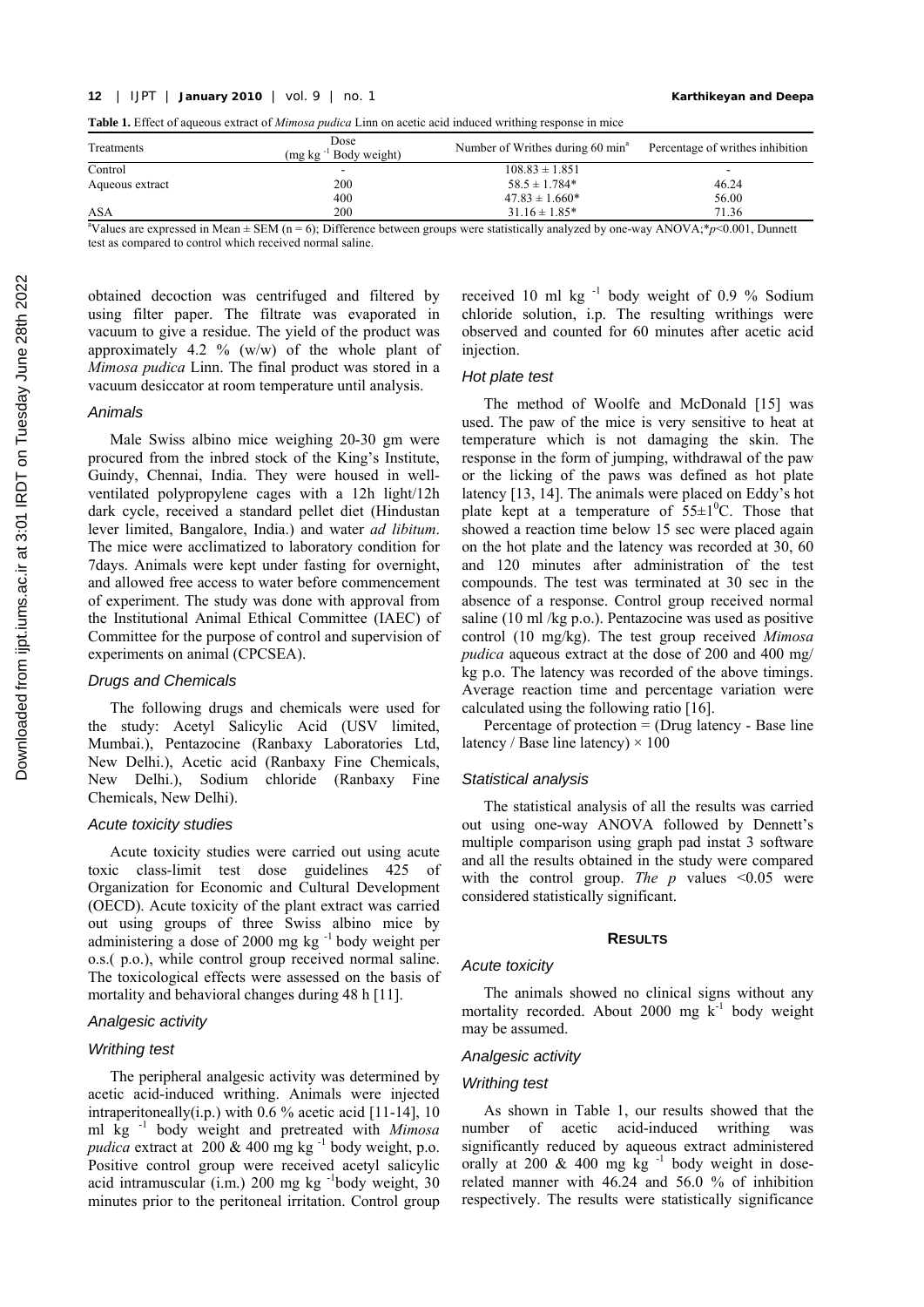#### **Antinociceptive Activity of** *Mimosa pudica* **Linn** ijpt.iums.ac.ir | **13**

**Table 2.** Effect of aqueous extract of *Mimosa pudica* Linn on the latency of mice exposed to hot plate b

| Treatments                 | Dose                                                    | "Reaction time(s)   |                     |                           | Percentage protection  |                         |
|----------------------------|---------------------------------------------------------|---------------------|---------------------|---------------------------|------------------------|-------------------------|
|                            | Body weight)<br>$(mg \text{ kg}^{-1})$                  | Basal               | $30 \text{ min}$    | $60 \text{ min}$          | $120 \text{ min}$      |                         |
| Control                    | -                                                       | $3.20 \pm 0.032$    | $2.57 \pm 0.047$    | $3.07 \pm 0.042$          | $3.04 \pm 0.050$       |                         |
| Aqueous extract            | 200                                                     | $3.48 \pm 0.094*$   | $5.25 \pm 0.055**$  | $4.42 \pm 0.090**$        | $3.50 \pm 0.112***$    | 50.86                   |
|                            | 400                                                     | $3.69 \pm 0.061**$  | $6.46 \pm 0.157**$  | $4.87 \pm 0.182**$        | $3.341 \pm 0.102^{NS}$ | 70.06                   |
| Pentazocine                | 10                                                      | $3.90 \pm 0.056$ ** | $7.38 \pm 0.176$ ** | $6.51 \pm 0.129**$        | $5.67 \pm 0.074**$     | 89.23                   |
| <sup>b</sup> Values<br>are | expressed in Mean $\pm$ SEM (n = 6); Difference between |                     |                     | groups were statistically | analyzed               | ANOVA:<br>by<br>one-way |

\**p*<0.05,\*\**p*<0.001,\*\*\**p*<0.01, Dunnett test as compared to control which received normal saline.

(*p*<0.001) and similar to that of standard drug ASA with significant ( $p<0.001$ ) inhibition at dose of 200 mg kg<sup>-1</sup> body weight.

#### *Hot plate test*

In hot plate test (Table 2), the *Mimosa pudica* aqueous extract at doses of 200 and 400 mg/ kg showed a significant increase in the latency time in a dosedependent manner. The result was found to be statistically significant  $(p<0.01)$  as compared with control and is similar to that of pentazocine-treated group at a dose of 10 mg/kg.

#### **DISCUSSION**

The results showed that the *Mimosa pudica* aqueous extract administered orally to mice produced significant antinociceptive action when assessed, using acetic acidinduced writhing and thermal-induced nociception tests in mice. In the acute toxicity study, the  $LD_{50}$  of the aqueous extract is high because there was no death recorded, even at 10 times of the effective dose. This indicates that, the extract has high margin of safety.

The acetic acid-induced writhing test in mice is regarded as a model of inflammation pain, and it is used as screening tool for evaluation of analgesic or antiinflammatory agents. Intraperitoneal injection of acetic acid produces pain through activation of chemosensitive nociceptors [ 17]. It has been suggested that acetic acid acts by releasing endogenous inflammatory mediators or irritation of the visceral surface, which leads to the liberation of histamine, kinins, prostanoids, serotonin and substance P. It is a sensitive procedure to evaluate peripherally- and centrally- acting analgesics [18-22]. The nociceptive activity of acetic acid may be due to cytokine release, such as TNF-α , inteleukin-1*β* and interleukin–8, by resident peritoneal macrophages and mast cells [ 23].The intraperitoneal injection of acetic acid induced an increase in the concentration of glutamate and aspartate in the cerebrospinal fluid [ 24].We have reported that the *Mimosa pudica* aqueous extract inhibited, in a dose-dependent manner, the nociception induced by acetic acid, when compared with the well-known NSAID, aspirin.

In this work, we measured the nociceptive reactivity to thermal stimuli in mice using the hot plate test, which is sensitive acute pain test for detecting opiate analgesia as well as several types of hyperalgesia reactions from spinal origin. The hot plate test could be a simple and sensitive procedure to evaluate analgesics and hyperalgesics reactions in mice. This method is considered to be selective for opioid-like compounds in

animals [ 25]. The results indicate that the oral administration of aqueous extract of *Mimosa pudica* significantly attenuated the hot plate thermal stimulation. Hot plate is normally used to study the central analgesics effects of drugs. Therefore, it is probable that *Mimosa pudica* could be producing its effects centrally. These shows the extract increased the stress tolerances capacity of the animals by possible involvement in higher centre. Although the underlying mechanism is unknown, the observed activity can be attributed to the overall effects of the plant constituents or the components having similar structure to NSAIDs or opioids.

In conclusion, the results of the present work clearly demonstrated the antinociceptive activity of *Mimosa pudica* aqueous extract. It also could be concluded that the aqueous extract has both peripheral and central analgesic properties the crude extract has been reported to have interaction with opioid receptors [26]. The antinociceptive effect of this extract may be a result of inhibition or reduction of proinflammatory mediators [ 27]. The analgesic activity of *Mimosa pudica* aqueous extract can be due to the presence of sterols. Analgesic activities of some sterols have already been shown on the models of pain induced by acetic acid and formalin [28, 29]. Detection of this class of compounds from *Mimosa pudica* may justify their antinociceptive activity. Work is in progress to isolate, characterize and find the mechanism of action of the active compounds in aqueous extract responsible for both peripheral and central analgesic activity.

#### **ACKNOWLEDGMENTS**

The Authors are thankful to Dr P Jayaraman, Director, Plant Anatomy Research Center (PARC), Pharmacognosy Institute, West Tambaram, Chennai, Tamil Nadu, India for the identification of the plant material and Mrs Usha Srikumar, Store Incharge, SRM College of Pharmacy, SRM Nagar, Kattankulathur, Kancheepuram District, Tamil Nadu, India for providing chemicals and drugs at proper timings and for technical assistance.

#### **REFERENCES**

- 1. Sivarajan VV, Balachandran I. Ayurvedic Drugs and Their Plant Sources. Oxford & IBH Publishing Co. Pvt. Ltd., New Delhi, 2002; pp: 271-2.
- 2. Chatterjee A, prakash SC. The Treatise of Indian Medicinal Plants, Publications and Information Directorate. CSIR, New Delhi, Vol 2, 2000; pp: 65-6.
- 3. Rastogi RP, Mehrotra BN. Compendium of Indian Medicinal Plants. Publications and Information Directorate, CSIR, New Delhi, Vol 5, 2005; p: 547.